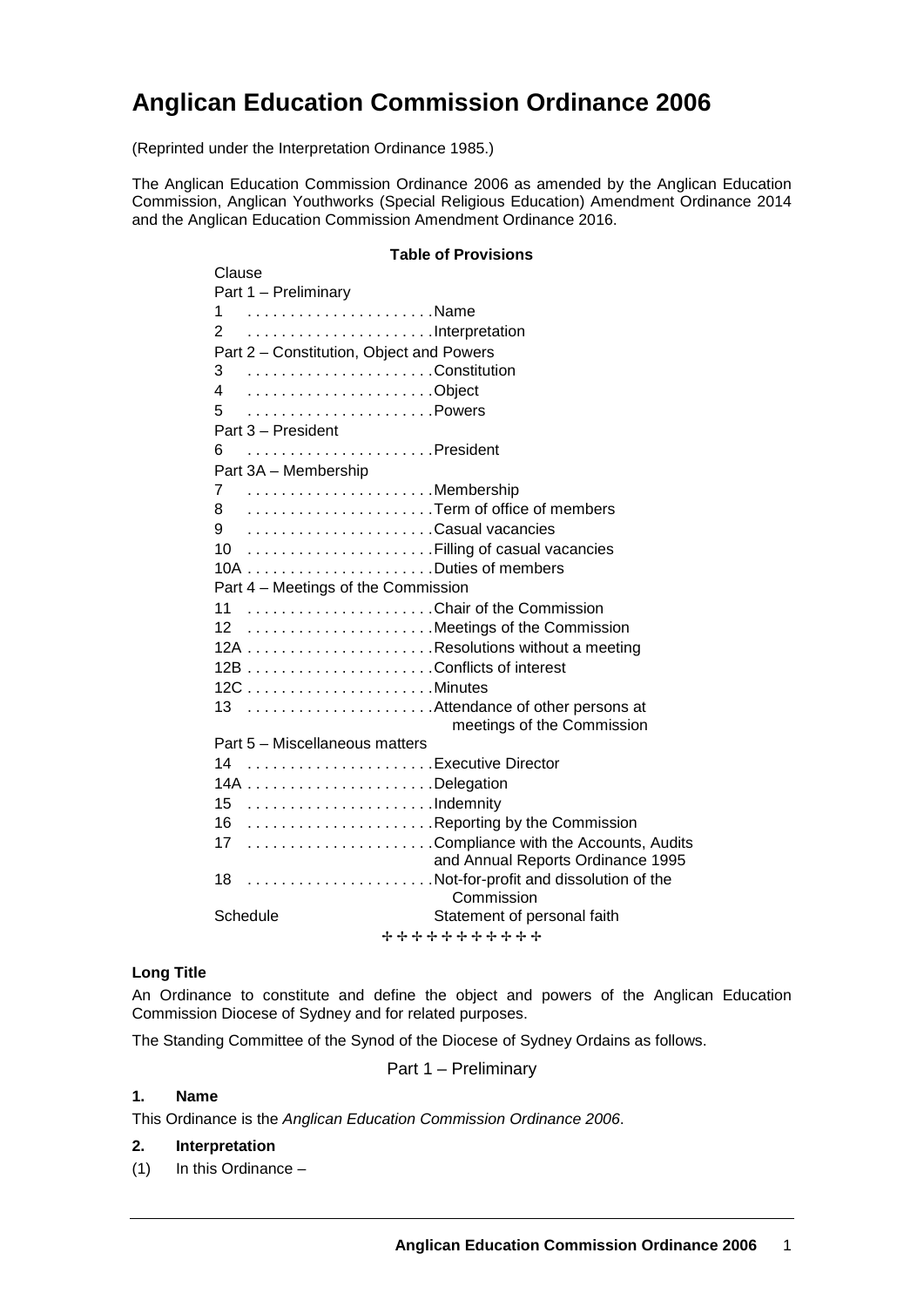"Archbishop" means the Archbishop of the Diocese or in his absence his Commissary or if the See is vacant the Administrator of the Diocese.

"Commission" means the Anglican Education Commission Diocese of Sydney.

"Executive Director" means the person appointed as Executive Director under clause 14. "Synod" means the Synod of the Diocese.

- (2) In this Ordinance
	- (a) headings are used for convenience only and do not affect the interpretation of this Ordinance,
	- (b) references to any legislation or to any section of any legislation include any modification or re-enactment of it and any legislation substituted for it.
	- (c) a reference to a clause is a reference to a clause of this Ordinance,
	- (d) words denoting the singular include the plural and vice versa.

#### Part 2 – Constitution, Object and Powers

#### **3. Constitution**

The Commission is constituted with the object and powers set out in this Ordinance.

#### **4. Object**

(1) The object of the Commission is to promote the Christian faith and a biblical approach to education within the Diocese in accordance with the Fundamental Declarations and Ruling Principles of the Anglican Church of Australia.

(2) The Commission is to fulfil its objects by such means as the Commission considers expedient including –

- (a) development of Diocesan education policies as required by the Synod or the Standing Committee,
- (b) promotion of teaching as a strategic Christian vocation and recruitment of Christians into the teaching profession,
- (c) support of Anglican schools and parishes in faith development through their educational endeavours,
- (d) support of Anglican schools in their nurture and retention of teachers and encouragement of teachers to promote the Christian faith and be dynamic Christian leaders in all levels of education,
- (e) provision of consultancy, training and professional development programs for Christian teachers, executives and principals within government and non-government schools,
- (f) engagement of teachers, pre-service teachers, scholars and other Christians interested in education,
- (g) enhancement of the teaching and programming of Biblical Studies in Anglican schools,
- (h) research, scholarly writing and discourse on Christian approaches to education,
- (i) publication of discussion papers and conversation starters related to the objectives of the Commission,
- (j) advocacy for Special Religious Education in government schools,
- (k) promotion of a biblical approach to education within the Anglican Church and the wider community, and
- (l) advocacy for and representation of the Diocese to governments, statutory authorities, professional and other bodies concerning issues in education.

#### **5. Powers**

The Commission has power to do all things necessary and desirable to fulfil its object and, without limiting the generality of the foregoing, may –

- (a) acquire property by purchase, donation or otherwise,
- (b) use any money paid to or properly vested in the Commission,
- (c) enter into contracts, employ persons and do all things that are necessary or incidental to fulfilling its object,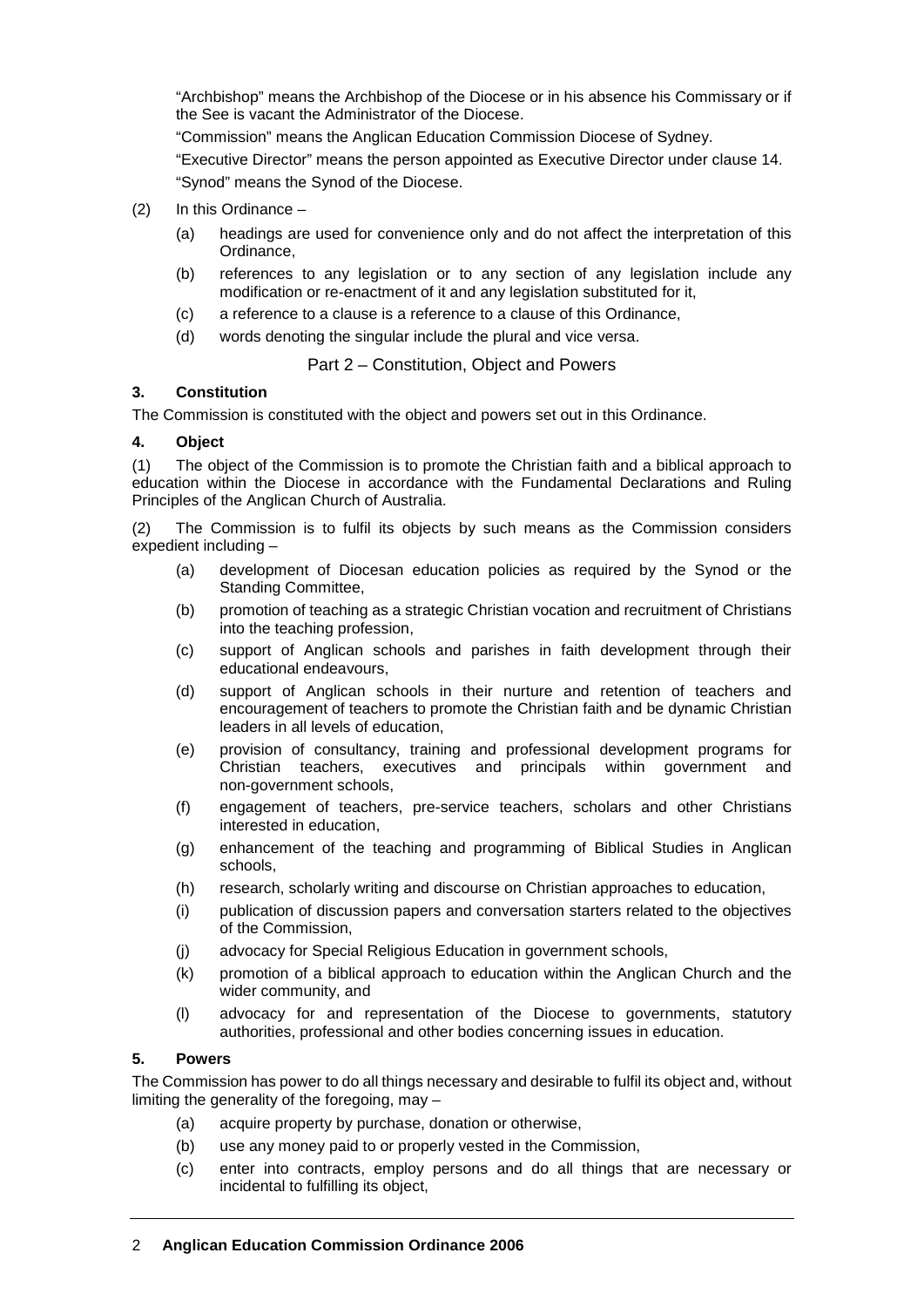- (d) open and operate bank accounts and determine the persons by whom cheques and other banking documents shall be signed or endorsed, and
- (e) raise or borrow money for the purposes of the Commission provided that a resolution of the Commission to borrow must be approved by resolution of the Standing Committee before action is taken upon it.

# Part 3 – President

# **6. President**

- (1) The Archbishop is the President of the Commission.
- (2) The President is entitled
	- (a) at his request, to receive papers for any meeting of the Commission, and
	- (b) to attend any meeting of the Commission, and
	- (c) to address the Commission on any pastoral or policy issue concerning the Anglican Church of Australia as it applies to the Commission, including the appointment of the Executive Director.

(3) The President may from time to time by written notice to the Commission appoint a person to exercise any or all of the entitlements on his behalf under subclause (2).

#### Part 3A – Membership

# **7. Membership**

- (1) The members of the Commission are
	- (a) 6 persons elected by the Synod,
	- (b) 3 persons appointed by the Archbishop, 2 of whom are to be Heads of Anglican schools,
	- (c) 1 person appointed by the Moore Theological College Council,
	- (d) 1 person appointed by the Anglican Schools Corporation, and
	- (e) 1 person appointed by the Commission.

(2) A person is not eligible to be elected or appointed as a member of the Commission if such election or appointment would in the normal course result in that person being a member for more than 14 consecutive years. For this purpose, years are consecutive unless they are broken by a period of at least 12 months.

(3) A person is not eligible to be elected or appointed as a member of the Commission if any of the circumstances referred to in clauses 9(1)(e) to (j) apply to the person.

(4) A person who is elected or appointed as a member of the Commission must, before attending a meeting of the Commission, lodge with the Commission for safe-keeping a signed statement of personal faith in the form set out in the Schedule.

(5) At least two members of the Commission must have formal theological training.

#### **8. Term of office of members**

(1) Subject to clauses 9 and 10, 2 members of the Commission elected by the Synod are to retire on the first day of each ordinary session of the Synod.

(2) The members of the Commission to retire under subclause (1) are those who have held office the longest since last being elected but, in the case of competition, is to be determined by the members concerned. If those members cannot agree, the order of retirement is to be determined by lot.

(3) Subject to clause 9, a member of the Commission appointed by the Archbishop under clause 7(1)(b) holds office until the first day of the first ordinary session of the Synod which next follows the appointment provided that the Archbishop may revoke the appointment at any time before that day.

Subject to clause 9, a member of the Commission appointed by the Moore Theological College Council under clause 7(1)(c) holds office until the first day of the first ordinary session of the Synod which next follows the appointment provided that the Moore Theological College Council may revoke the appointment at any time before that day.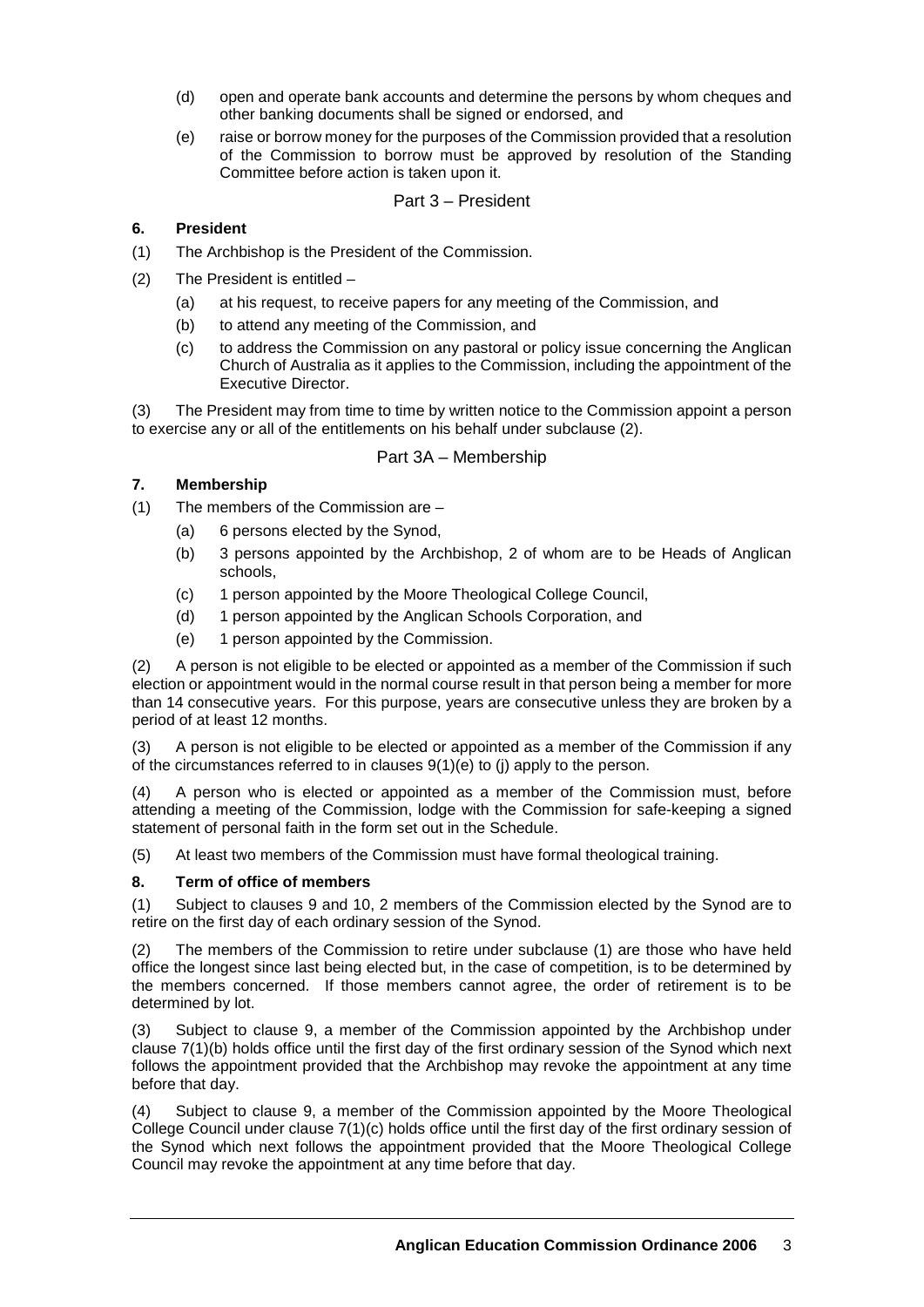(5) Subject to clause 9, a member of the Commission appointed by the Sydney Anglican Schools Corporation under clause 7(1)(d) holds office until the first day of the first ordinary session of the Synod which next follows the appointment provided that the Sydney Anglican Schools Corporation may revoke the appointment at any time before that day.

(6) Subject to clause 9, a member of the Commission appointed by the Commission under clause 7(1)(e) holds office until the first day of the first ordinary session of the Synod which next follows the appointment provided that the Commission may revoke the appointment at any time before that day.

# **9. Casual vacancies**

(1) A casual vacancy in the office of a member of the Commission arises if the person holding that office –

- (a) dies,
- (b) resigns by notice in writing to the Chair and  $-$ 
	- (i) in the case of a member elected by the Synod, to the Diocesan Secretary, or
	- (ii) in any other case, to the office holder or body who appointed the person as a member,
- (c) ceases to hold any qualification which was necessary for election or appointment to office,
- (d) is absent without leave for 3 consecutive meetings and the Commission by resolution declares the office to be vacant,
- (e) becomes an insolvent under administration,
- (f) becomes of unsound mind or a person whose person or estate is liable to be dealt with in any way under the laws relating to mental health or is otherwise incapable of acting,
- (g) is disqualified from managing a corporation within the meaning of the *Corporations Act 2001*,
- (h) is disqualified from being a responsible entity of a registered entity by the Commissioner of the Australian Charities and Not-for-profits Commission,
- (i) is convicted of an offence punishable by imprisonment for 12 months or longer,
- (j) becomes subject to a recommendation from a Tribunal or the Adjudicator under the *Discipline Ordinance 2006* (or from a comparable Tribunal or body in another diocese or church) that he or she be prohibited from holding the office or should be removed from the office, or
- (k) has not signed the statement of personal faith in the form set out in the Schedule before attending any meeting of the Commission held after his or her election or appointment or, having signed the statement, declares that he or she is no longer able to subscribe to the statement,
- (l) the Commission resolves at a meeting by at least a three-quarters majority of all its members (excluding the person holding the office concerned) that, in its opinion, the person failed to disclose his or her actual material conflict of interest in a matter brought for the consideration of the Commission which –
	- (i) resulted in a resolution of the Commission which would not have been made had the actual material conflict of interest been disclosed, and
	- (ii) justifies the person ceasing to hold office as a member.

(2) A casual vacancy also arises in relation to a member of the Commission elected by the Synod if the Synod, or the Standing Committee if the Synod is not in session, by resolution declares the office to be vacant and specifies its reason for making that declaration, after the mover of the resolution has discussed the proposal with the Chair of the Commission.

(3) Rule 7.1(2) of the Schedule to the *Synod Elections Ordinance 2000* does not apply to members of the Commission.

#### **10. Filling of casual vacancies**

(1) A casual vacancy in the office of member of the Commission elected by the Synod is to be filled by the Synod, or by the Standing Committee if the Synod is not in session.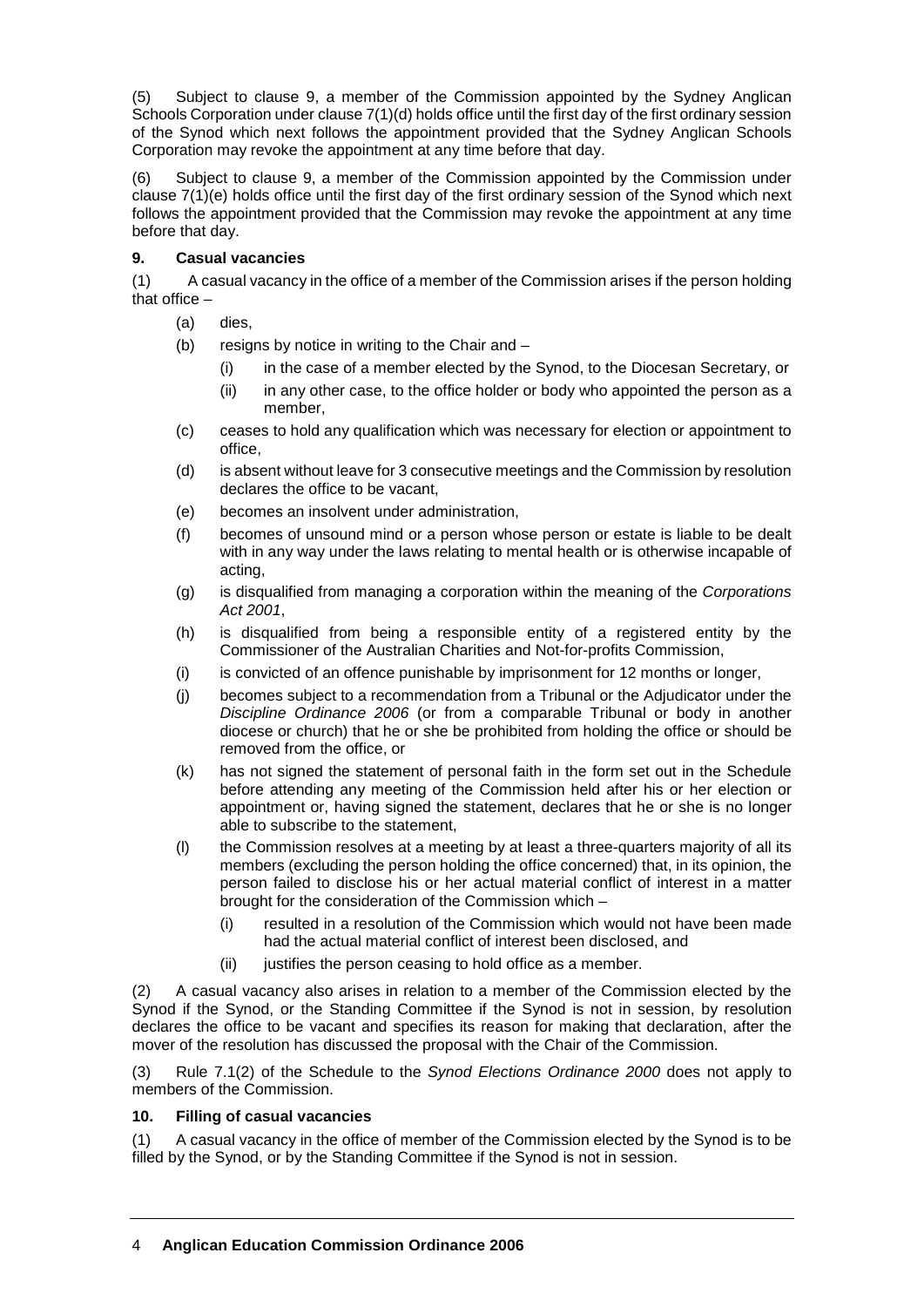(2) A person elected to fill a casual vacancy in the office of the member of the Commission elected by the Synod holds office until the day on which the person whose vacancy he or she fills would have retired had the vacancy not occurred.

# **10A. Duties of members**

The members of the Commission have the following duties –

- (a) to exercise the powers and discharge the duties of the Commission with reasonable care and diligence,
- (b) to act in good faith in the best interests of the Commission and to further the object of the Commission,
- (c) not to misuse their position as a member of the Commission,
- (d) not to misuse information obtained in the performance of their duties as a member of the Commission,
- (e) to disclose material conflicts of interest in matters relating to the affairs of the Commission,
- (f) to ensure that the financial affairs of the Commission are managed in a responsible manner, and
- (g) not to allow the Commission to operate while insolvent.

# Part 4 – Meetings of the Commission

#### **11. Chair of the Commission**

(1) The members of the Commission are, subject to subclause (2), to appoint one of their number to be Chair of the Commission.

(2) The Chair is to be appointed for a term not exceeding 3 years provided that the Commission may remove the Chair prior to the expiry of such term. A person appointed as Chair is eligible to be reappointed provided any reappointment would not in the normal course result in that person holding office as Chair for more than 9 consecutive years. For this purpose, years are consecutive unless they are broken by a period of at least 12 months.

(3) In the absence of the Chair of the Commission, the meeting is to appoint one of its number to be Chair of that meeting of the Commission.

#### **12. Meetings of the Commission**

(1) The Commission is to meet at such time as it may determine, and is to meet at least once in every 3 month period.

- (2) A meeting of the Commission may be convened by  $-$ 
	- (a) the President, or
	- (b) the Chair of the Commission, or
	- (c) any 4 members of the Commission.

(3) A meeting of the Commission may be called or held using any technology consented to by all the members of the Commission provided that all members taking part in such a meeting can hear and be heard by one another. Any member of the Commission who is absent from the place assigned for a meeting may attend that meeting by using any technology consented to by all members of the Commission provided that absent members can hear and be heard by, not only one another, but also the other members present at the place of meeting. All proceedings conducted with the aid of technology under this subclause are as valid and effective as if they had been conducted at a meeting at which all of those members were physically present.

(4) A quorum for a meeting of the Commission is no less than half its members.

#### **12A. Resolutions without a meeting**

- (1) The members of the Commission may pass a resolution without a meeting if
	- (a) a copy of the proposed resolution is sent or provided to all members and a reasonable timeframe within which members may indicate their support for or objection to the proposed resolution being passed without a meeting is specified, and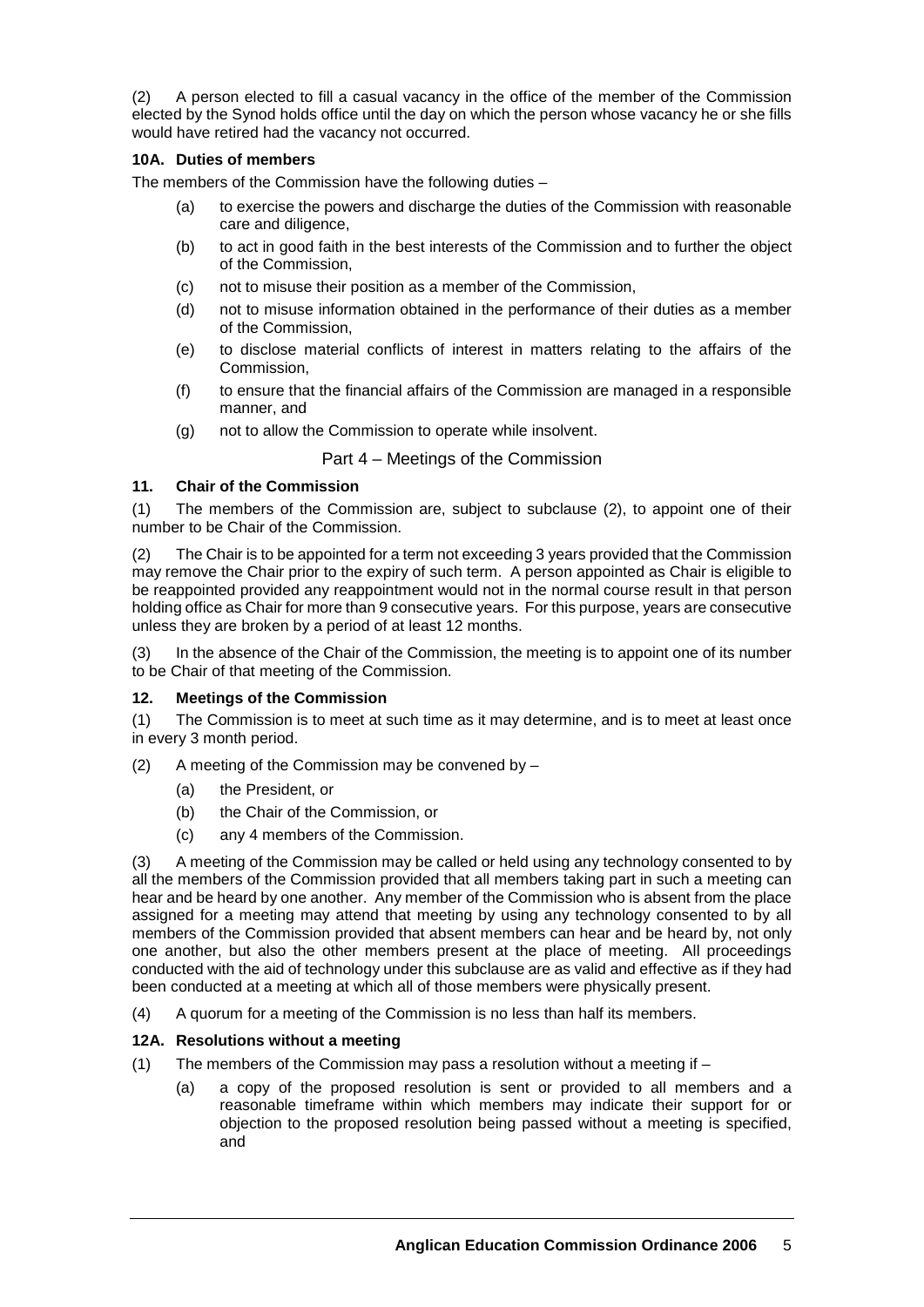- (b) at least 75% of the members have signed and sent to the Chair or a person nominated by the Chair ("nominee") within the specified timeframe a document containing a statement that they support the proposed resolution being passed without a meeting, and
- (c) no member indicates in a signed document sent to the Chair or nominee within the specified timeframe that they object to the proposed resolution being passed without a meeting.
- (2) For the purposes of subclause  $(1)$ 
	- (a) two or more identical documents, each of which is signed by one or more members, together constitute one document signed by those members on the days on which they signed the separate documents, and
	- (b) an electronic message, whether an email or otherwise, which is received by the Chair or nominee on behalf of the Commission and is expressed to have been sent by a member is to be taken to be a document signed by that member at the time of its receipt by the Chair or nominee.

(3) The minutes of the next meeting of the Commission must record that a resolution was passed in accordance with this clause.

# **12B. Conflicts of interest**

A member of the Commission who has a material conflict of interest in a matter that relates to the affairs of the Commission must disclose that interest to the Commission and should not participate in any consideration of that matter at a meeting of the Commission unless the Commission, by resolution, notes the interest and permits the member to participate.

# **12C. Minutes**

- (1) The Commission must cause minutes to be made of
	- (a) the names of the persons present at all meetings of the Commission,
	- (b) all disclosures of material conflicts of interest, and
	- (c) all resolutions made by the Commission.

(2) Minutes must, upon a resolution of the Commission, be signed by the Chair of the meeting and if so signed are conclusive evidence of the matters stated in such minutes.

#### **13. Attendance of other persons at meetings of the Commission**

The Commission may invite any person who is not a member of the Commission to be present at the whole or part of any meeting of the Commission.

# Part 5 – Miscellaneous matters

#### **14. Executive Director**

(1) The Executive Director of the Commission is, subject to subclause (2), to be appointed by the Commission with the agreement of the Archbishop for such term and upon such conditions as the Commission with the agreement of the Archbishop thinks fit.

(2) A person must not be appointed as the Executive Director unless the person has first signed a statement of personal faith in the form set out in the Schedule.

(3) The Executive Director is the chief executive of the Commission and is responsible to the Commission for the implementation of plans and strategies and for the operation and management of the Commission.

(4) The Executive Director has the right to attend and speak at meetings of the Commission unless the Commission determines that he or she should not be present for a particular meeting, or part thereof.

#### **14A. Delegation**

The members of the Commission may delegate any of their functions to any committee comprised of persons nominated by those members and may revoke any such delegation. Any such committee may include persons who are not members of the Commission but at least one half of the members of the committee shall be members of the Commission.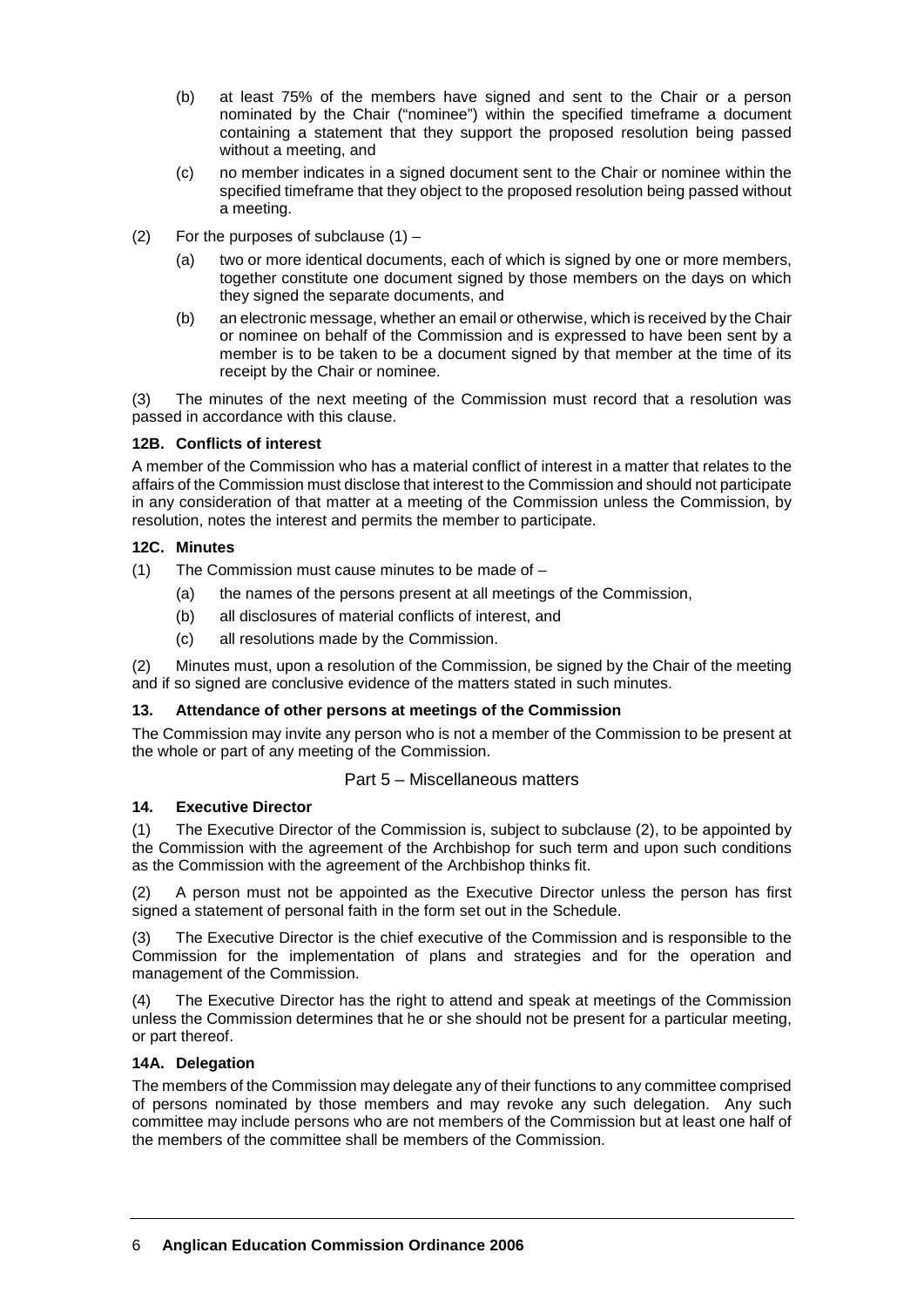# **15. Indemnity**

(1) Subject to subclause (2) each member of the Commission is indemnified out of the assets of the Commission against all loss or liability which a member of the Commission or any of the members of the Commission may have incurred for or on behalf of the Commission and which they or any of them may be subject through being a member of the Commission.

(2) A member of the Commission is not entitled to be indemnified under subclause (1) against any loss or liability caused by the member's own wilful act or neglect.

#### **16. Reporting by the Commission**

The Commission must at least once in every year present a report on its proceedings to the Synod and must furnish such other information as may be required from time to time by resolution of the Synod or the Standing Committee.

#### **17. Compliance with the Accounts, Audits and Annual Reports Ordinance 1995**

The Commission must comply with the provisions of the *Accounts, Audits and Annual Reports Ordinance 1995*.

#### **18. Not-for-profit and dissolution of the Commission**

(1) The property of the Commission is church trust property within the meaning of the *Anglican Church of Australia Trust Property Act 1917*, and therefore must not, as a matter of law, be distributed for the private benefit of individuals either during the operation of the Commission or on its winding up or dissolution.

(2) If the Commission is wound up or dissolved, the property, after satisfaction of all its liabilities, must be applied for such purposes of the Diocese of Sydney as the Synod of the Diocese may determine.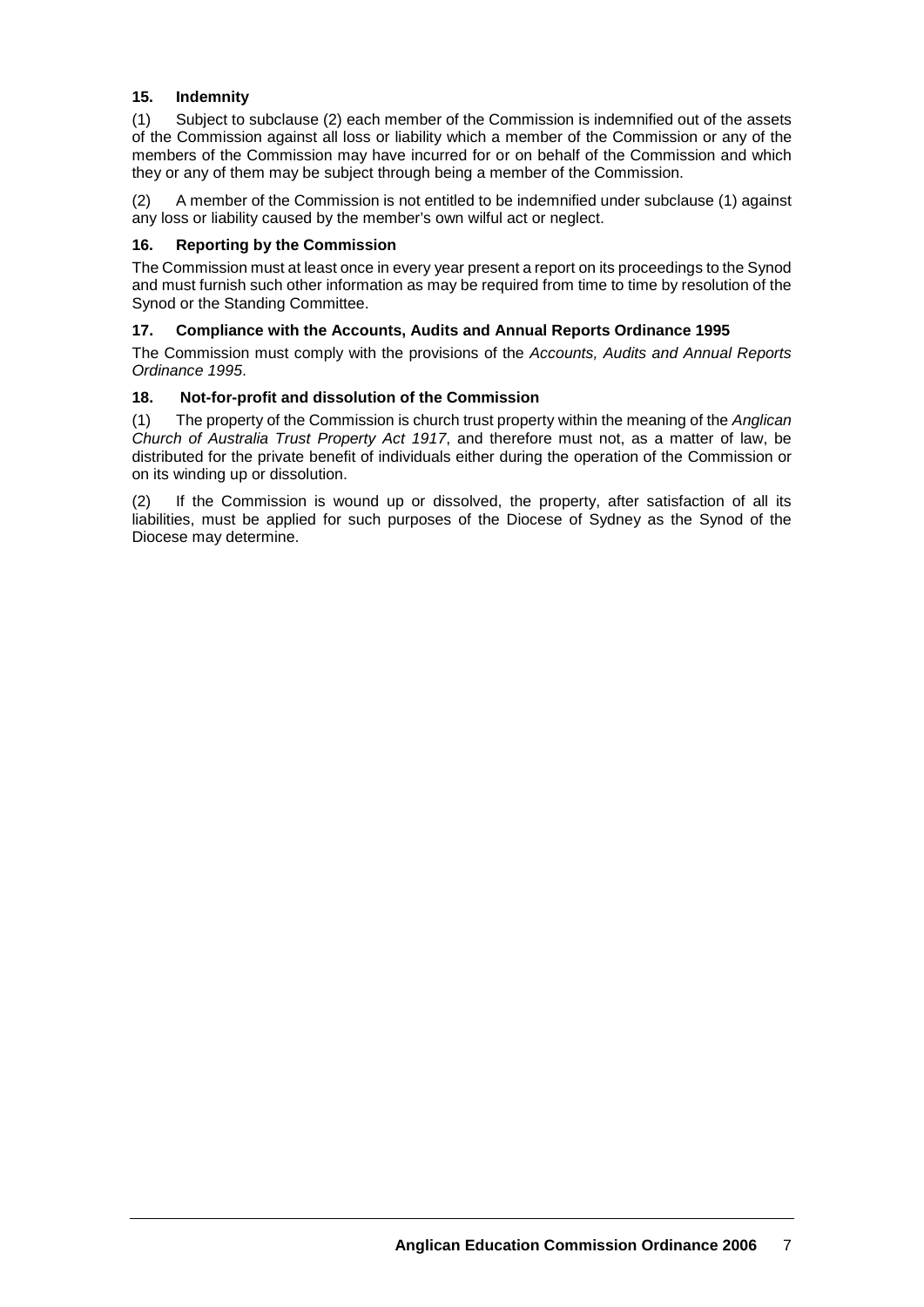# **Schedule**

| <b>Statement of personal faith</b> |                                                                                                                                                                                                                                                                       |                                                                                                                                                                                                                                                                                                                                                                                                              |  |  |
|------------------------------------|-----------------------------------------------------------------------------------------------------------------------------------------------------------------------------------------------------------------------------------------------------------------------|--------------------------------------------------------------------------------------------------------------------------------------------------------------------------------------------------------------------------------------------------------------------------------------------------------------------------------------------------------------------------------------------------------------|--|--|
| 1.                                 |                                                                                                                                                                                                                                                                       | I believe and hold to the truth of the Christian faith as set forth in the Nicene Creed, as<br>well as the Apostles' Creed as set out below -<br>I believe in God, the Father Almighty,<br>maker of heaven and earth;<br>and in Jesus Christ, his only Son our Lord,<br>who was conceived by the Holy Spirit,<br>born of the virgin Mary, suffered under Pontius Pilate,<br>was crucified, dead, and buried. |  |  |
|                                    |                                                                                                                                                                                                                                                                       | He descended into hell.<br>The third day he rose again from the dead<br>He ascended into heaven,<br>and is seated at the right hand of God the Father almighty;<br>from there he shall come to judge the living and the dead.                                                                                                                                                                                |  |  |
|                                    |                                                                                                                                                                                                                                                                       | I believe in the Holy Spirit;<br>the holy catholic church;<br>the communion of saints;<br>the forgiveness of sins;<br>the resurrection of the body,<br>and the life everlasting.                                                                                                                                                                                                                             |  |  |
| 2.                                 | In particular I believe -                                                                                                                                                                                                                                             |                                                                                                                                                                                                                                                                                                                                                                                                              |  |  |
|                                    | (a)                                                                                                                                                                                                                                                                   | that God's word written, the canonical Scriptures of the Old and New Testaments,<br>is the supreme authority in all matters of faith and conduct;                                                                                                                                                                                                                                                            |  |  |
|                                    | (b)                                                                                                                                                                                                                                                                   | that there is only one way to be reconciled to God which is through his Son,<br>Jesus Christ, who died for our sins and was raised for our justification; and                                                                                                                                                                                                                                                |  |  |
|                                    | (c)                                                                                                                                                                                                                                                                   | that we are justified before God by faith only.                                                                                                                                                                                                                                                                                                                                                              |  |  |
| 3.                                 | I shall endeavour to fulfil my duties as a member/the Executive Director [delete whichever<br>is not applicable] of the Anglican Education Commission in accordance with its Christian<br>ethos and its constituting ordinance.                                       |                                                                                                                                                                                                                                                                                                                                                                                                              |  |  |
| 4.                                 | I agree that my continuance as a member/the Executive Director [delete whichever is not<br>applicable] of the Anglican Education Commission is dependent upon my continuing<br>agreement with this statement and I undertake to resign if this ceases to be the case. |                                                                                                                                                                                                                                                                                                                                                                                                              |  |  |
| Signature                          |                                                                                                                                                                                                                                                                       |                                                                                                                                                                                                                                                                                                                                                                                                              |  |  |
| Full name (in block letters)       |                                                                                                                                                                                                                                                                       |                                                                                                                                                                                                                                                                                                                                                                                                              |  |  |
| Date:                              |                                                                                                                                                                                                                                                                       |                                                                                                                                                                                                                                                                                                                                                                                                              |  |  |

#### **Table of Amendments**

| Clause 2 | Amended by Ordinance No 30, 2016.             |
|----------|-----------------------------------------------|
| Clause 4 | New clause inserted by Ordinance No 18, 2014. |
| Clause 6 | Amended by Ordinance No 30, 2016.             |
| Clause 7 | Amended by Ordinance No 30, 2016.             |
|          |                                               |